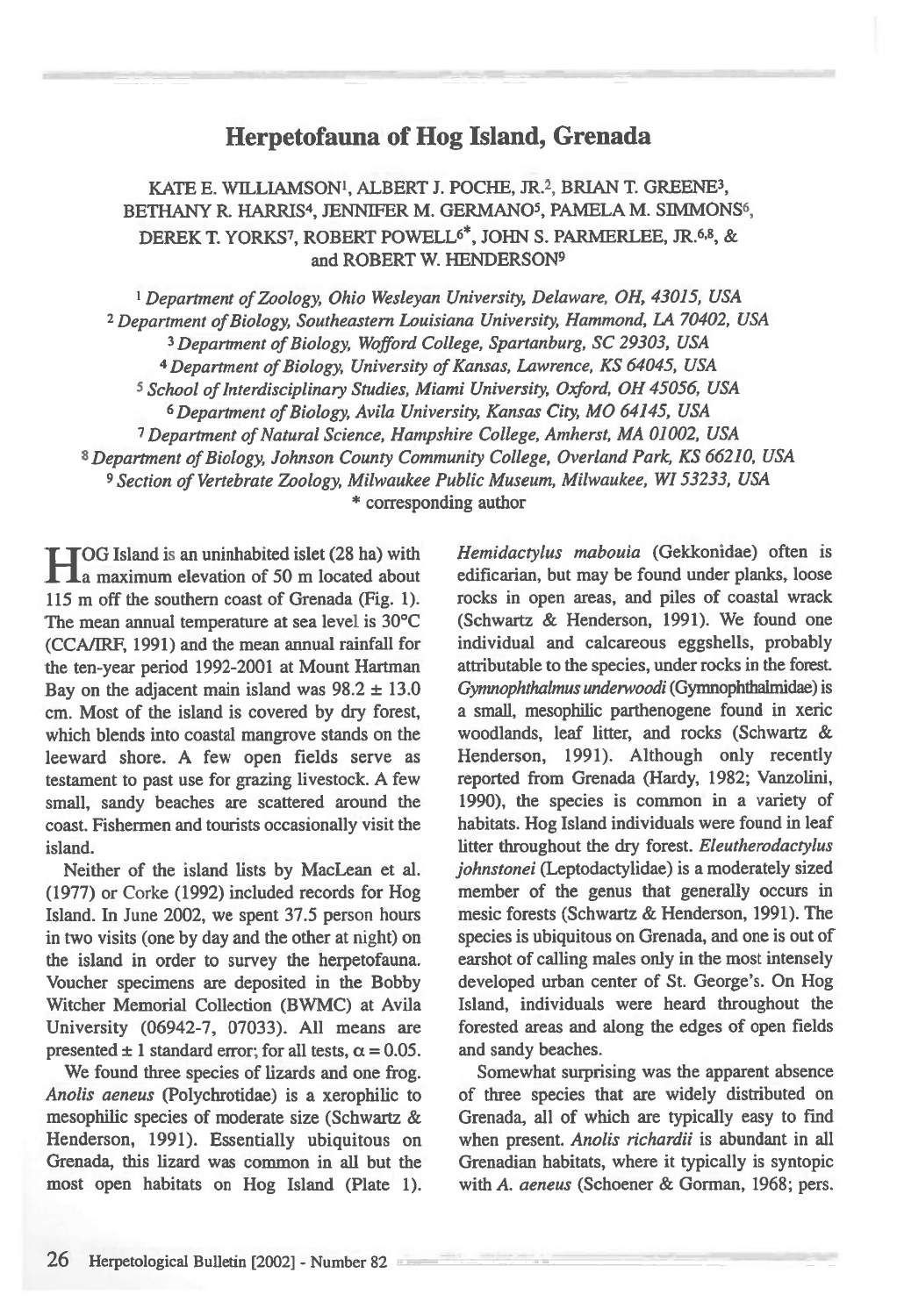observ.). *Ameiva ameiva* (Teiidae) has a disjunct distribution on Grenada and is common at few sites. The latter situation may be attributed largely to predation by the mongoose *(Herpestes javanicus)* and feral cats *(Felis domesticus),* neither of which we observed on Hog Island. Other species of West Indian *Ameiva* often are abundant on small satellite islands (e.g., Censky & Powell, 2001). Considering the presence of suitable habitat and the proximity of Hog Island to Grenada, the absence of *A. ameiva* is difficult to explain.

*Corallus grenadensis* (Boidae) occupies all forested habitats on Grenada to elevations of at least 525 m in which canopy (or crown) cover is continuous (Henderson, 2002). Treeboas would seem eminently capable of reaching Hog Island (Henderson & Sajdak, in press), where apparently suitable habitat occurs. Hog Island, however, is smaller than the smallest island known to harbour *C. grenadensis* (70 ha). Also, because of the absence of the mongoose and feral cats, we had hoped to find ground-dwelling snakes that have been extirpated (e.g., *Clelia Clelia)* or are, at best, exceedingly rare (e.g., *Mastigodryas bruesi)* on Grenada proper. In similar fashion, *Alsophis antiguae* has been extirpated from Antigua proper (Henderson et al., 1996), but a population of approximately 100 individuals remains on a small satellite (Smith et al., 2002).

When we compared Hog Island to other islands of comparable size (20-35 ha), Hog Island supported more species (Table 1). When we considered distance to the nearest large island (> 3200 ha), a relationship between distance and the number of species appeared to be evident. Hog Island is closest to a major island and supports the

most species, whereas Petit Nevis and Kick 'em Jenny are farther from major islands and have fewer species. However,

**Table 1.** Number of species recorded from Hog Island and islands of comparable size in the Grenadines (Corke, 1992). 'Main' islands have areas > 3,200 ha.



Figure 1. Grenada, showing position of Hog island.

the relationship was not significant (Kendall Rank correlation,  $Z = -1.54$ ,  $P = 0.12$ ). Burns et al. (1992) and Yeska et al. (2000), working on small Hispaniolan satellite islands, reported similar trends, but their data were equally inconclusive.

Hog Island provided an opportunity to observe *Anolis aeneus* in the absence of *A. richardii* to determine if the absence of a potentially competing congener would affect habitat utilization. We collected data on perch height and perch diametre for two size classes of anoles (Table 2). Because perch characters of lizards on large palms appeared to differ from those that

| <b>Island</b>      | Area<br>(ha) | <b>Distance to nearest</b><br>main island (km) | <b>Number of species</b> |  |  |
|--------------------|--------------|------------------------------------------------|--------------------------|--|--|
| Hog Island         | 28           | 0.11                                           |                          |  |  |
| <b>Petit Nevis</b> | 20           | 8.62                                           |                          |  |  |
| Frigate Island     | 30           | 2.77                                           |                          |  |  |
| Palm Island        | 35           | 3.66                                           |                          |  |  |
| Kick 'em Jenny     | 20           | 6.95                                           |                          |  |  |
| Petit St. Vincent  | 35           | 4.71                                           |                          |  |  |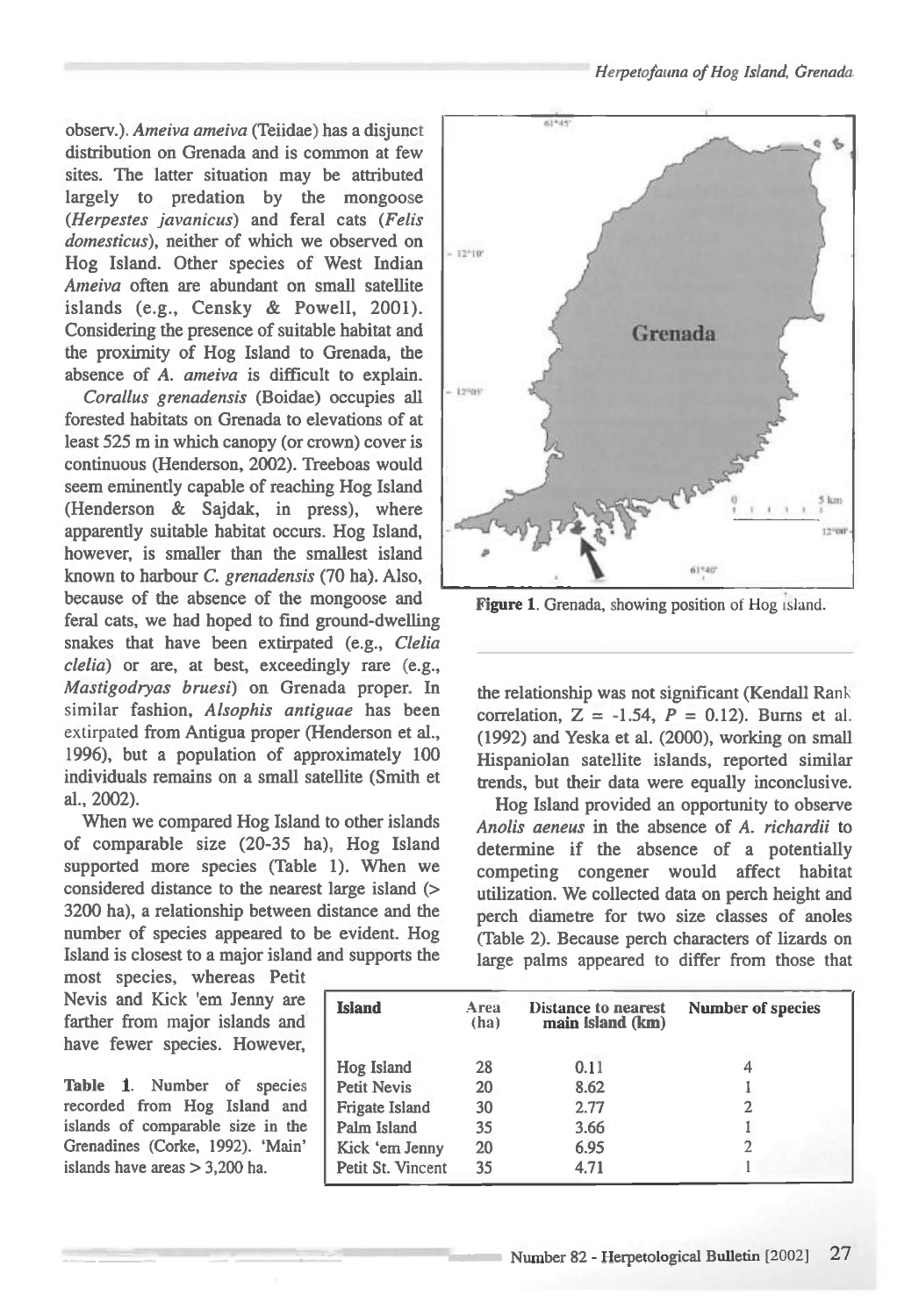| <b>Size Class</b>               | Non-palm                                  | Non-palm                               | <b>Palm Height</b>                       | <b>Palm Diametre</b>                  | <b>All Height</b>                         | <b>All Diametre</b>                    |
|---------------------------------|-------------------------------------------|----------------------------------------|------------------------------------------|---------------------------------------|-------------------------------------------|----------------------------------------|
|                                 | Height (cm)                               | Diametre (mm)                          | (cm)                                     | (mm)                                  | (c <sub>m</sub> )                         | (mm)                                   |
| Large Males                     | $147.1 \pm 13.5$                          | $195.2 \pm 33.0$                       | $363.3 \pm 111.6$                        | $258.9 \pm 26.5$                      | $185.3 \pm 24.5$                          | $206.7 \pm 27.6$                       |
|                                 | $25 - 30$                                 | 10-1000                                | 30-1000                                  | 180 - 450                             | $25 - 1000$                               | $10 - 1000$                            |
|                                 | $n = 42$                                  | $n=42$                                 | $n = 9$                                  | $n = 9$                               | $n = 51$                                  | $n = 51$                               |
| Females /<br><b>Small Males</b> | $114.0 \pm 10.5$<br>$0 - 300$<br>$n = 56$ | $192.1 \pm 18.7$<br>15-600<br>$n = 56$ | $297.3 \pm 72.7$<br>$30 - 750$<br>$n=11$ | $264.4 \pm 13.9$<br>100-350<br>$n=11$ | $144.1 \pm 16.7$<br>$0 - 750$<br>$n = 67$ | $201.9 \pm 15.7$<br>15-600<br>$n = 67$ |
| All                             | $128.2 \pm 8.5$                           | $193.2 \pm 17.9$                       | $327.0 \pm 62.8$                         | $252.0 \pm 13.8$                      | $161.9 \pm 14.3$                          | $204.1 \pm 15.0$                       |
|                                 | $0 - 430$                                 | $10 - 1000$                            | 30-1000                                  | 100-450                               | $0 - 1000$                                | $10 - 1000$                            |
|                                 | $n = 98$                                  | $n = 98$                               | $n = 20$                                 | $n = 20$                              | $n = 118$                                 | $n = 118$                              |

**Table** 2. Mean perch heights and perch diametres. ranges, and sample sizes for two size classes of *Anolis aeneus* on Hog Island.

perched on other types of vegetation, we examined data separately for anoles on palms. In fact, both perch heights and diametres of anoles on palms were significantly larger than those on other types of perches (Mann-Whitney U, Z = -3.21, *P =* 0.001;  $Z = -3.07$ ,  $P = 0.002$ ; respectively). However, neither perch heights nor diametres of large males differed significantly from those of smaller males and adult females (heights for palms, non-palms, all perches:  $Z = -0.42$ ,  $P = 0.68$ ;  $Z = -1.81$ ,  $P =$ 0.07; Z = -1.77, *P =* 0.08; diametres for palms, non-palms, all perches: Z = -0.04, *P =* 0.97;  $Z = -1.14$ ,  $P = 0.26$ ;  $Z = -1.01$ ,  $P = 0.31$ ).



In evaluating the ecomorphology of Lesser Antillean anoles, Losos & de Queiroz (1997) considered A. *aeneus* and *A. gingivinus* (of the Anguilla Bank) to be generalists, although Beuttell & Losos (1999) reported that A. *gingivinus* was most similar to trunk-ground ecomorphs. Mean perch heights of A. *gingivinus* on St. Maarten (Losos & de Queiroz, 1997), where the species coexists with *A. pogus,* and of A. *aeneus* from Grenada (Losos & de Queiroz, 1997) are comparable to those presented here (Contingency test, A. *gingivinus*,  $\chi$ 2 = 0.20, d.f. = 1,  $P = 0.68$ ; A. *aeneus*,  $\chi$ 2 = 0.03, d.f. = 1, *P* = 0.85). Mean perch diametre of Hog Island *A. aeneus* differed significantly from that of A. *gingivinus* from St. Maarten ( $\chi$ 2 = 11.8, d.f. = 1, *P* = 0.0006), but not of A. *aeneus* from Grenada ( $\gamma$ 2 = 0.80, d.f. = 1, P  $= 0.37$ ). Neither perch height nor diametre of Hog Island A. *aeneus* varied from those reported by Eaton et al. (2002) for A. *gingivinus* in the one sampled Anguillian habitat characterised by large trees that presumably would supply an abundance of large height and diametre perches (height,  $\chi$ 2 = 0.10, d.f. = 1,  $P = 0.78$ , diametre,  $\chi$ 2 = 0.70, d.f. = 1,  $P = 0.41$ ). Eaton et al. (2002) had sampled six other habitats and had attributed some of the differences in perch characteristics to the varying availability of perches in different habitats. Our own unpublished data for Grenada also suggest that perch characteristics vary considerably according to habitat. Nevertheless, these

**Plate 1.** *Anolis aeneus.* Photograph by R. Powell.